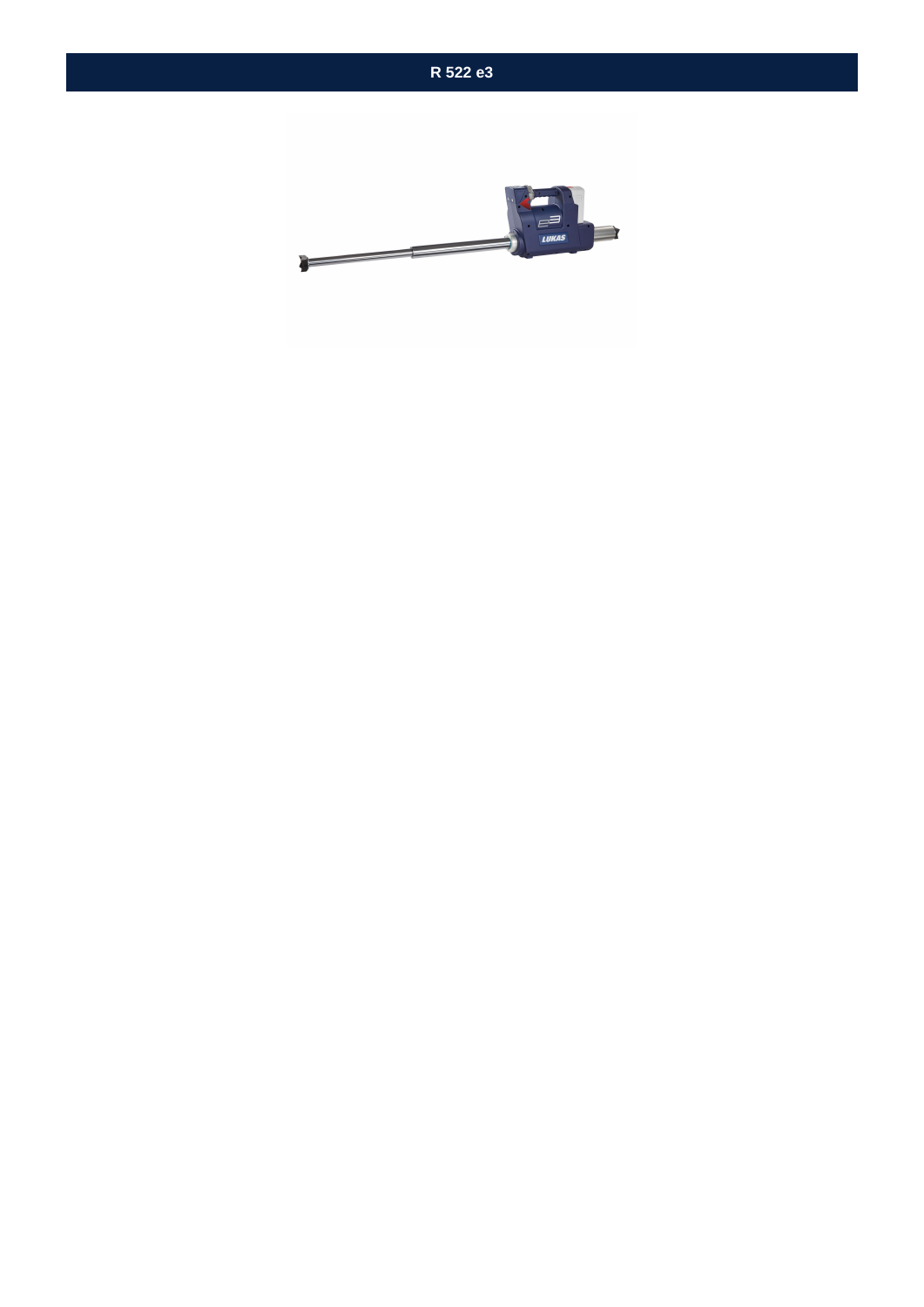# **POWER PACK WITH MAXIMUM EXTENDED LENGTH**

The LUKAS rescue cylinders not only impress with a convincing lifting power, a particularly firm grip thanks to the "claw geometry" and a long lifting distance, they can also be used flexibly. Thus, there are three different lengths of our telescopic rescue cylinders that can be used as required. The R 522 e<sup>3</sup> has an impressive maximum extended length of 1503 mm. Its prismatic claw technology bites into any material and sits firmly in any position. The R 522 e<sup>3</sup> is also a waterproof, liquid-protected rescue tool and can be easily scheduled for all operations involving water and rain. The entire e<sup>3</sup> series can be equipped with either a 5 Ah or 9 Ah rescue battery. The 9 Ah battery offers the longest operating time available in the industry.

# **NEXT LEVEL OF RESCUE OPERATIONS WITH MORE CONTROL**

A highlight of our e<sup>3</sup> rescue equipment series is the intelligent dashboard, which enables a direct exchange between user and equipment. You get more control during the operation through the different performance indicators on the display. This makes rescue operations smarter, safer and more efficient.

POWER UNDER e<sup>3</sup> CONTROL.

#### **FEATURES DASHBOARD**

# SALTWATER

With the blue LUKAS e3 battery, rescue operations in saltwater at depths of 3m for up to 60 minutes are no longer an issue. The saltwater icon will illuminate on the dashboard to confirm that a saltwatercompatible battery has been inserted.

### POWER

The power indicator scale shows the pressure range the tool is operating in during use and provides information about the remaining power resources.

#### TEMPERATURE

The temperature indicator alerts the user to the possibility of the tool overheating.

# TURBO

To work even faster, the e3 series has a turbo mode that can be easily controlled via the star grip. The user can activate turbo mode by fully activating the star grip all the way to the right. The matching icon on the dashboard remains illuminated as long as the tool is being used in turbo mode.

# **CAPACITY**

The rescue tool communicates with the LUKAS rescue battery via built-in software and provides the user with information about the battery's remaining capacity. The charge level indicator is used to simplify monitoring of the battery's remaining capacity and ensures that the user can swap out the battery in a timely manner.

# STAR GRIP

When the star grip is turned, the respective direction indicator lights up as long as the grip is turned in this direction. It shows the user at the moment of the work step whether the device is currently opening or closing.